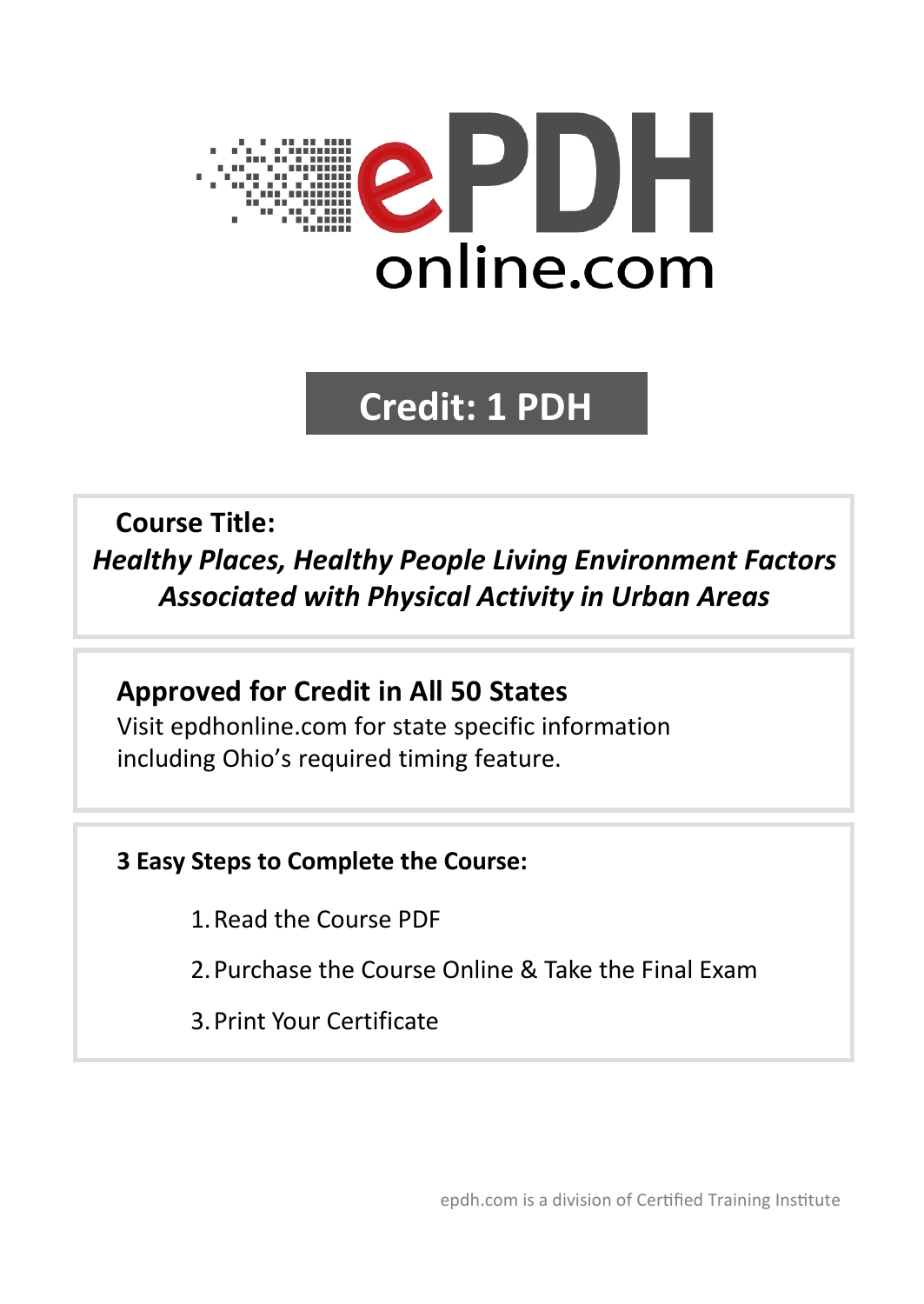# **Healthy Places, Healthy People: Living Environment Factors Associated with Physical Activity in Urban Areas**

Helena Nogueira, Cristina Padez and Maria Miguel Ferrão *University of Coimbra Portugal* 

#### **1. Introduction**

The final years of the 20th century were characterised by the emergence of new sociodemographic profiles in which behaviour-related diseases were increasingly prominent. Societies have now recognised the fundamental role that health-related behaviours – e.g., diet, tobacco consumption and physical activity – play in human health and chronic disease risk. Everywhere, modern societies are becoming more and more sedentary, a trend contributing to the rise in rates of chronic and degenerative diseases such as type 2 diabetes, CVD, hypertension, some types of cancer, musculoskeletal diseases and high blood pressure and cholesterol. Moreover, it appears that sedentary lifestyles also cause a decline in psychological well-being, thereby increasing the risk of mental disorders (Nusselder et al. 2008).

According to the World Health Organization, 1.9 million deaths globally are caused by physical inactivity (WHO, 2002), including 600,000 in the WHO European Region. In Canada, more than two-thirds of deaths share physical inactivity as a behavioural risk (ACPHHS, 2005). In addition to being one of the main underlying causes of death in developed countries, sedentary lifestyles are a powerful contributor to the new epidemic of the 21st century: obesity.

Obesity has increased globally since 1980 (Finucane et al. 2011); its prevalence has tripled in the last 25 years, making it a major public health concern. Among European adults, it is estimated that excess weight accounts for 50% of hypertension cases, 33% of strokes, and 25% of osteoarthritis (Mladovsky et al., 2009). According to WHO, the current trend, if it continues, will decrease life expectancy by five years by 2050 (WHO Regional Office for Europe, 2007). Portugal has one of the most worrisome situations in the EU, with excessive weight and obesity affecting 50% of adults as of 2006 (ACS, 2008) and 31,5% of children (Padez et al., 2004). How do we explain this trend? Researchers are in agreement that weight gain is of complex multifactorial causation. Although there may be a significant genetic component, it does not explain the recent escalation in cases (Cohen et al., 2006). Environmental factors are increasingly considered to be obesogenic, as they facilitate the excessive intake of calories and/or discourage the expenditure of energy in daily life (Giles-Corti and Donovan, 2003; Portinga, 2006).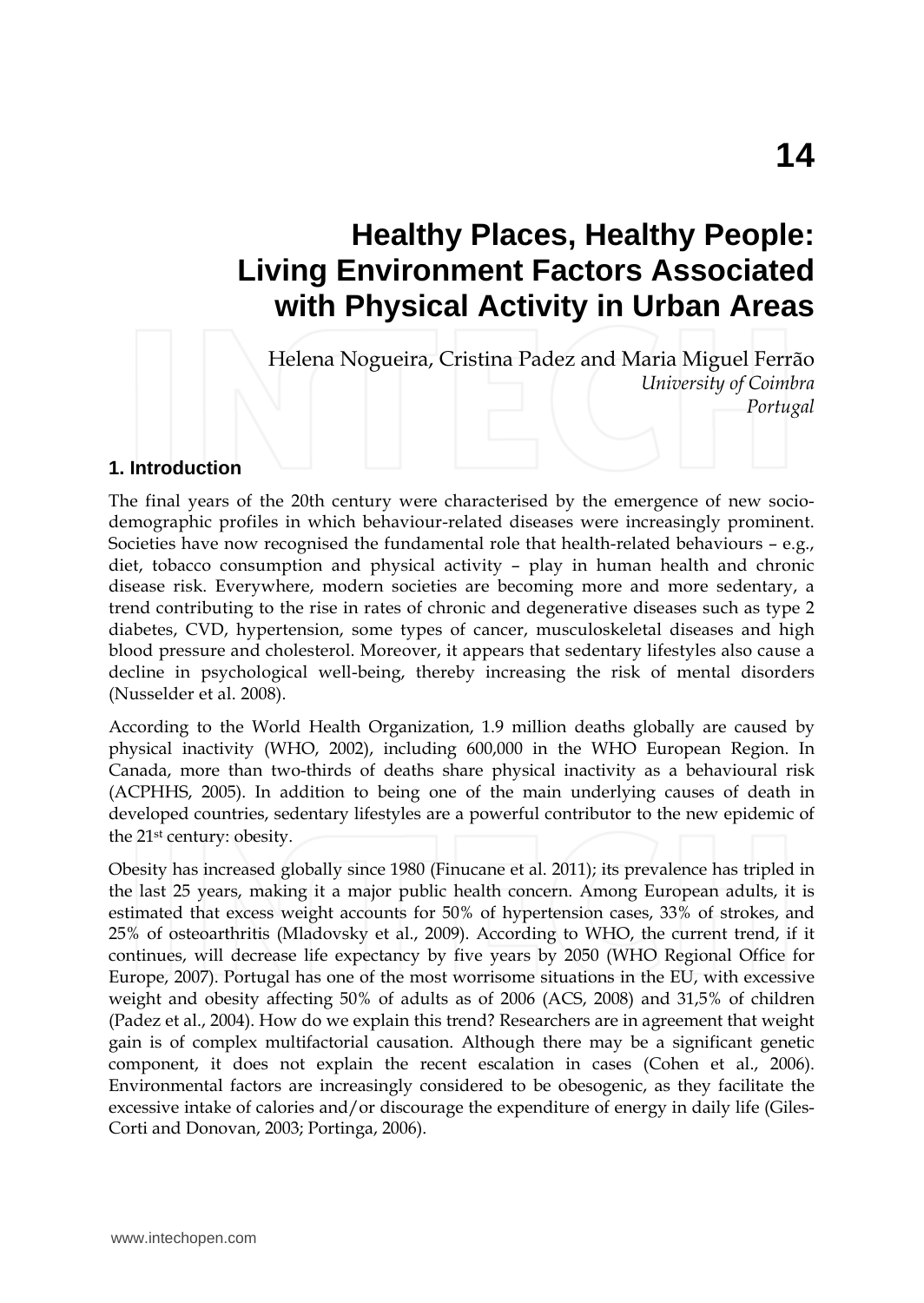When analysing physical activity levels across the EU, a pattern of southern disadvantage clearly emerges. The prevalence of individuals who report no physical activity within any monthly period ranges from 4% in Finland to 66% in Portugal, the highest value in the EU, followed by Italy (58%) and Greece (57%). Men tend to have higher physical activity levels than women, and time spent exercising shows a negative correlation with age. The percentage of individuals reporting that they exercise once a week is 60% for individuals age 15 to 25 but only 28% for individuals over 55 (Mladovsky et al., 2009). Furthermore, socioeconomic differences in physical activity consistently have been reported, with the more educated being, in general, more active (Gidlow et al., 2006). Some studies have even pointed to the emergence of more differentiated and nuanced patterns that vary by gender and types of physical activity (Demarest et al., 2007).

#### **1.1 Linking sedentary lifestyles to the local environment (via social structure): A socio-ecological approach**

General variations in physical activity between countries occur along with specific and differential patterns within countries, emerging from a complex web of causation. A great deal of social science research finds that health-related behaviours are partly a function of an individual's characteristics and local context (Jen et al., 2009). For example, poor people are more likely to be sedentary, and poor people living in disadvantaged areas are more likely to be sedentary than their counterparts living in more advantaged areas. Researchers have hypothesised that disadvantaged people tend to be less active because they have less leisure time, due to their occupations. Further, disadvantaged people tend to be less active in their leisure time because they are less able to afford and access exercise programmes and facilities. Finally, disadvantaged people are more likely to live in areas that discourage physical activity, e.g., homogeneous, non-mixed land-use neighbourhoods, with crime and road safety problems.

The literature has burgeoned in recent years with theoretical models and frameworks to explain socioeconomic inequalities in health-related behaviours (McNeill et al., 2006; Kamphius et al., 2007; Stafford et al., 2007; Maddison et al., 2009). Throughout these studies, most authors highlight similar pathways – e.g., socioeconomic, psychosocial and cultural – that link socioeconomic status (SES), the environment and health-related behaviours.

The present study presents a framework that attempts to clarify plausible pathways to sedentary lifestyles, highlighting the contextual determinants of physical activity. The premise is that, beyond individual characteristics, contextual factors can facilitate or impede the individual's opportunity to lead a healthy, active life. The framework encompasses five main categories of determinants of physical activity that are structured and operate at different contextual levels: (A) a micro (neighbourhood) level and (B) a meso/macro level.

#### **1.1.1 Micro-level (neighbourhood) environmental conditions**

a. Geographical/physical circumstances: these factors stress the availability and accessibility of products, facilities or opportunities that promote or impede active lifestyles. Empirical evidence suggests that active living can be affected by population density, street connectivity, land use (access to residence, work, school, shops, food,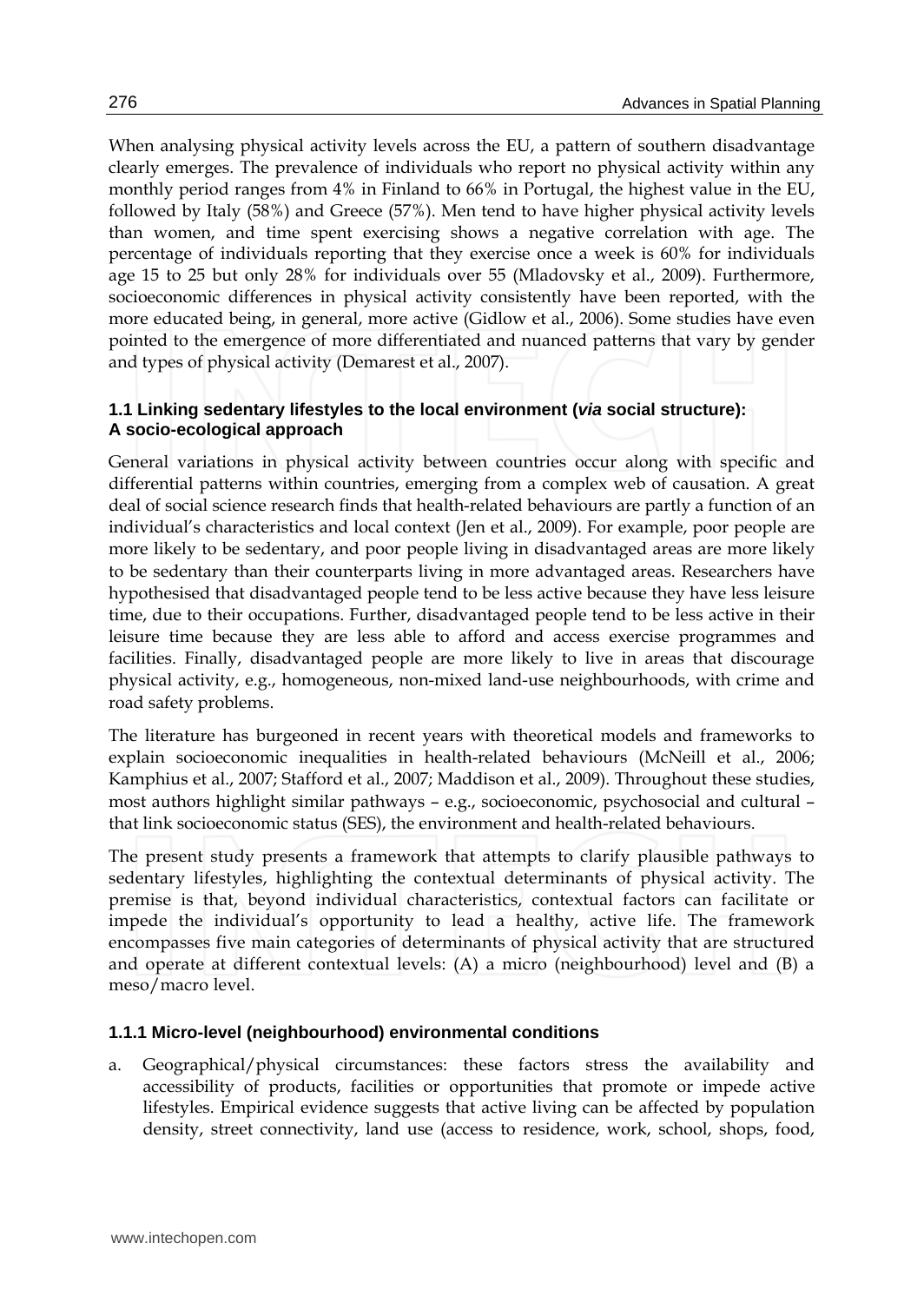leisure, sports and other amenities), pedestrian and cycling conditions (pavements, sidewalks and bicycle paths) and, in general, pleasant surroundings (Frank et al., 2004; Cerin et al., 2007; Frank et al., 2007; Leslie et al., 2007).

- b. Social circumstances, including safety: social deprivation, lack of social support, lack of social capital, weak social control, violence and generally unsafe conditions can place constraints on individual choices (McNeill, 2006) and are key determinants of an individual's level of physical activity (Catlin et al., 2003; Cohen et al., 2006; Kim et al., 2006; Burdette & Hill, 2008).
- c. Psychosocial and cultural circumstances: behaviours and decisions can be influenced not only by physical and social environmental conditions but also by perceptions of those conditions, by culture-specific lifestyles patterns, by the person's general values, his or her sense of belonging and by neighbourhood connectedness. These factors may modify the individual's interaction with his or her environment. It is also likely that psychological disorders (e.g., depression, anxiety, stress or social isolation) have a detrimental effect on one's willingness to engage in formal physical activity (Wilkinson, 1999) and that psychological conditions decrease one's levels of informal physical activity (i.e., activity related to social interactions and social contacts).
- d. Socioeconomic circumstances: these are circumstances that can affect levels of physical activity through any of the conditions mentioned above. People of lower SES have limited resources with which to participate in indoor activities at gymnasiums and health clubs (Wilkinson, 1999; Wilkinson & Marmot, 2003). Beyond these constraints, people with low SES are confronted daily with social and work environments characterised by deprivation (absolute and relative), strain or lack of control over social and work life and lack of leisure time - all of which have psychological consequences, including insecurity, anxiety, stress, social isolation and depression (Wilkinson & Marmot, 2003).

## **1.1.2 Meso/macro-level environmental conditions**

e. Political circumstances: levels of physical activity may be influenced by changes in transportation planning and policies (e.g., policies that emphasise collective and active transport), zoning and urban planning (land use policies and urban design) (Maddison et al., 2009). Conditions at this level also encompass campaigns and interventions to support behaviour change.

Assuming that one's level of physical activity is determined contextually (and thereby dependent on local environments), the purpose of this paper is to analyse and understand the "obesogenic environment" in the Lisbon Metropolitan Area (LMA) by identifying micro-level neighbourhood conditions that are associated with increased individual physical activity.

# **2. Data and methods**

## **2.1 Study area**

This study focused upon the Lisbon Metropolitan Area (LMA), Portugal, located in the central-southern part of the country, on either side of the River Tagus (figure 1).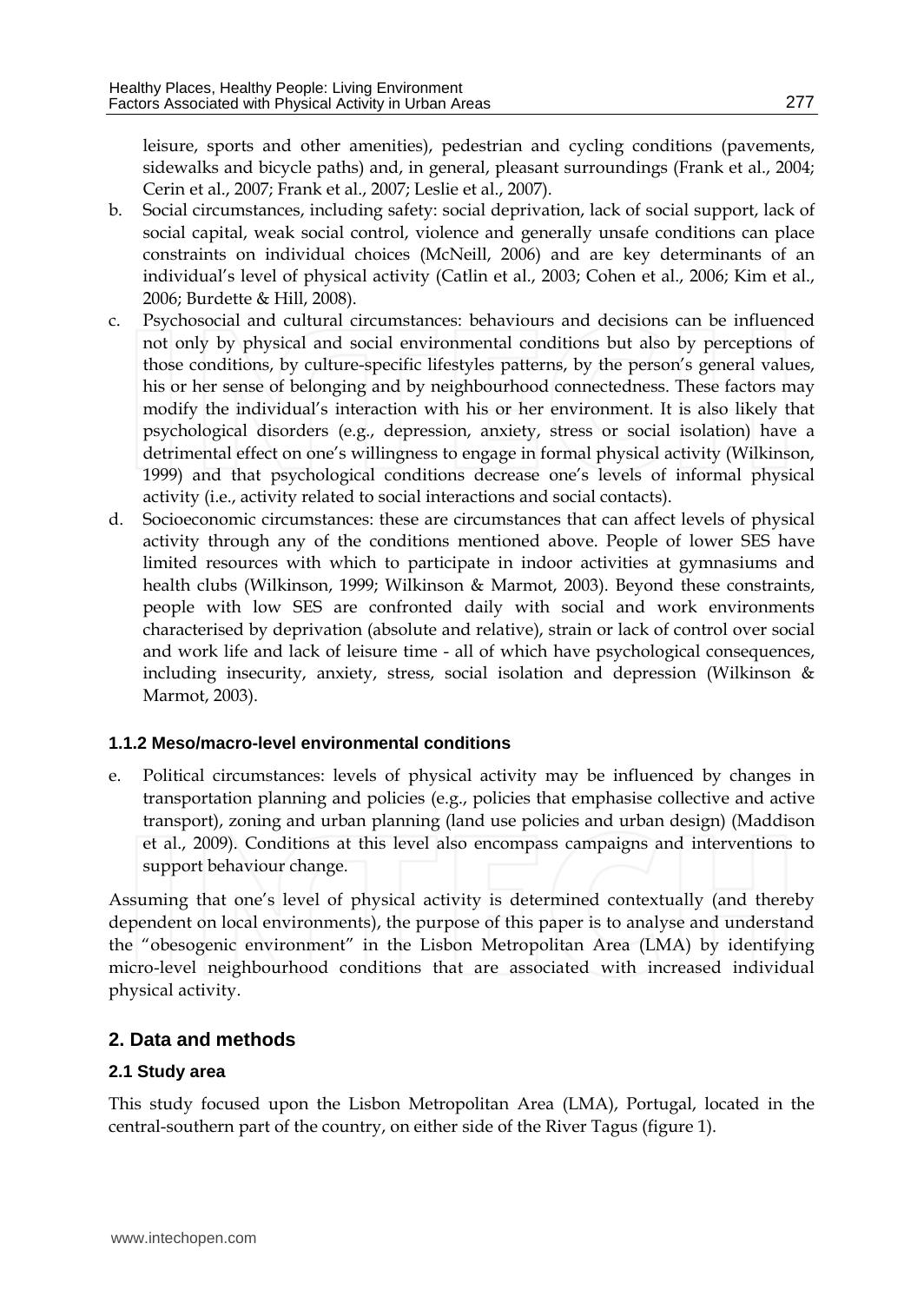

Fig. 1. Lisbon Metropolitan Area, Portugal

The 3,133-km2 area, comprising 19 municipalities and 216 neighbourhoods, includes some of Portugal's largest cities: Lisbon, Amadora, Cascais, Almada, Seixal and Setúbal. The LMA is wholly urban in nature, although a few of its parishes are still classified as rural. In 2011, 2,837,626 people, 28.3% of Portugal's population, lived in the LMA, an increase of more than 3% from the time of the 2001 census. The LMA has some features that distinguish it from the rest of the nation: above-average population growth, mostly concentrated in the peripheral parishes; greater population mobility between peripheral and central areas (higher functional integration); higher levels of education and occupational status, mainly in the central areas; and greater purchasing power – the highest value nationally and far above the Portuguese average (in 2004, the national average was 100, while the LMA average was 116, and Lisbon's was 278) (Nogueira, 2007). Of Portugal's 21 healthy cities, 12 are located in LMA. Nonetheless, the region is plagued by social problems: high levels of poverty, deprivation and inadequate housing, mainly in inner-city areas; lack of resources, facilities and amenities, both in peripheral and central areas; low availability and use of public transport in the most peripheral, sprawling areas; and lower levels of social interaction and weak social networks, caused by the region's high level of residential mobility and by the persistent process of urbanisation (Nogueira, 2009).

#### **2.2 Individual variables**

All individual data were assessed from the National Health Survey (NHS) for the years 1998/1999. NHS has been carried out by governmental institutions since 1987 (1987, 1995/1996, 1998/99 and 2005/2006, the last with data of small areas not available) and is assessed by the National Center for Health Statistics of USA. NHS drew a random sample of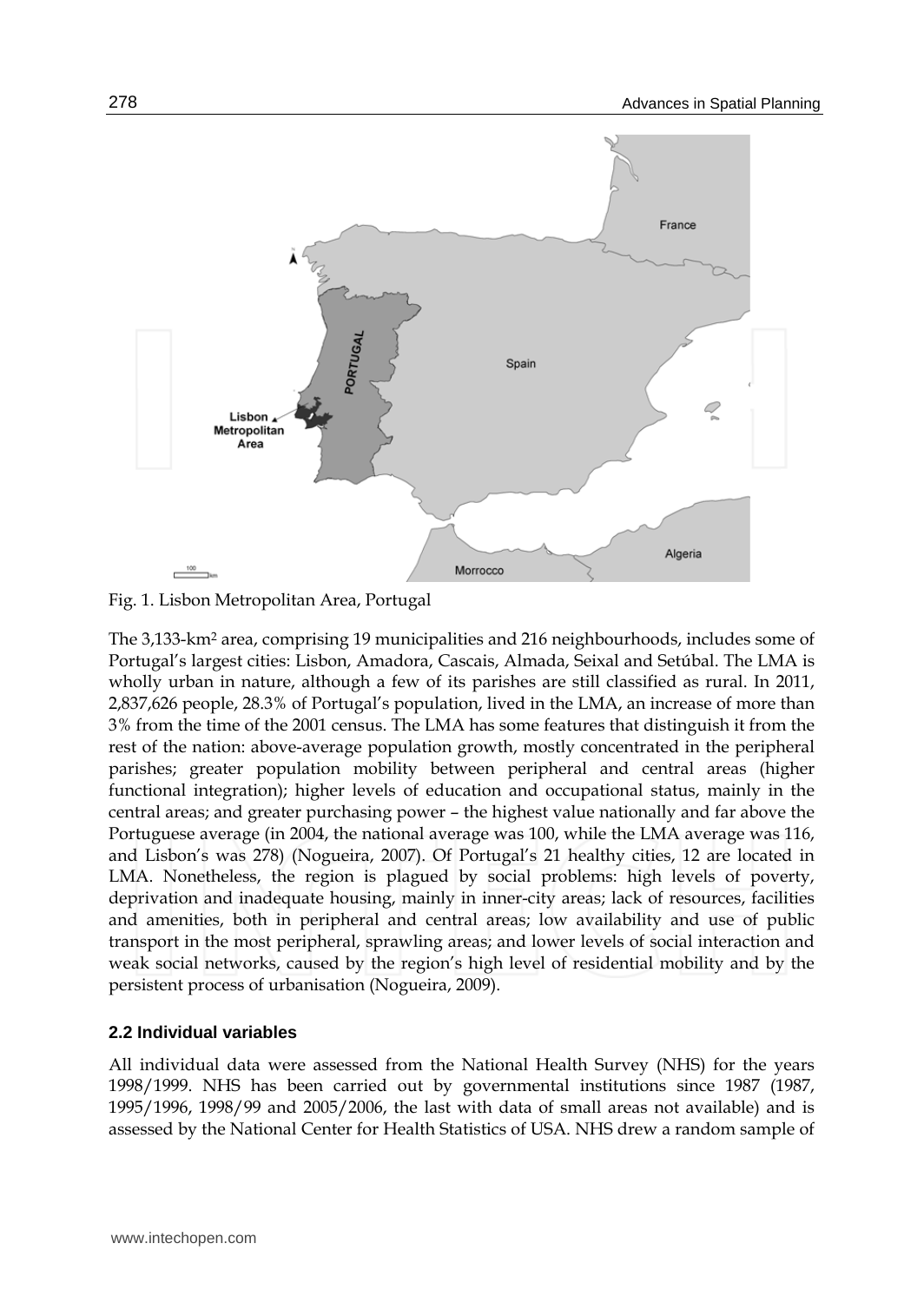21,808 households within small areas of the whole country, and 48,606 individuals were interviewed face-to-face by well-trained interviewers during 52 weeks. To the LMA, a representative sample composed by 9,846 individuals living in 143 neighbourhoods (of 216) was collected. From this sample, we selected only individuals aged 15 or over, because in these cases the responses to the inquiry are necessarily given by the individual him/herself (to individuals aged 14 years or younger, responses may be provided by relatives living in the household). Participants with missing data for variables used in the analysis were also excluded; the resulting study population comprised 5,004 individuals from 143 neighbourhoods.

The dependent variable was self-reported physical activity, measured as a binary response: whether the person engaged in or did not engage in physical activity. Individual predictors were age, sex, occupational class (manual, non-manual workers), economic activity (employed, unemployed, and other) education level (less than 4 years, between 5 and 12 years and more than 12 years), tobacco consumption and self-rated health (good/very good and less than good). There were 4,577 individuals in the final sample, of whom 60% were women, 55% were 35 to 64 years old, 67.3% reported sedentary behaviours, 60.5% rated their health as less than good, 44% had less than 4 years of education, 53.7% were manual workers and 21.8% were current smokers. All individual variables were included as dummy variables, except age, which was included as continuous.

#### **2.3 Local environment variables**

The generation of ecological data began with a consideration of what humans need in their local environments in order to lead healthy and active lives (Cummins et al., 2005). We listed 14 domains or constructs that described these needs: 1. general aesthetics of the local area, 2. housing environment (indoor), 3. health services, 4. leisure and recreation facilities, 5. sports facilities, 6. family support services, 7. street facilities, 8. house-keeping, 9. work and employment, 10. educational services, 11. crime and policing, 12. road safety, 13. public transport and 14. social capital and cohesion. At this stage, more than 240 contextual variables were assigned to the specified dimensions.

Contextual variables were obtained from a large range of routine and non-routine sources. These include the National Institute of Statistics (INE), local authorities, voluntary and public sector agencies (ministry of health, local and municipal police, the Portuguese social security), commercial organizations and others (the national institute of car insurance and yellow pages). Data refer to 2001-2005 and were collected at the neighbourhood level. We tried to generate accurate and specific contextual measures, beyond aggregate measures, since the latter generally do not reflect the underlying processes that link local environment to health (Cummins et al., 2005). The large amount of data created and assigned to the previously conceptualised domains, reflecting the local environment, had to be processed effectively. This was done using statistical methods following described.

## **2.4 Statistics**

## **2.4.1 Creating new environmental variables**

We collected a large amount of contextual data (246 variables) included in the 14 specified dimensions. Principal component analyses (PCAs) were performed to explore and reduce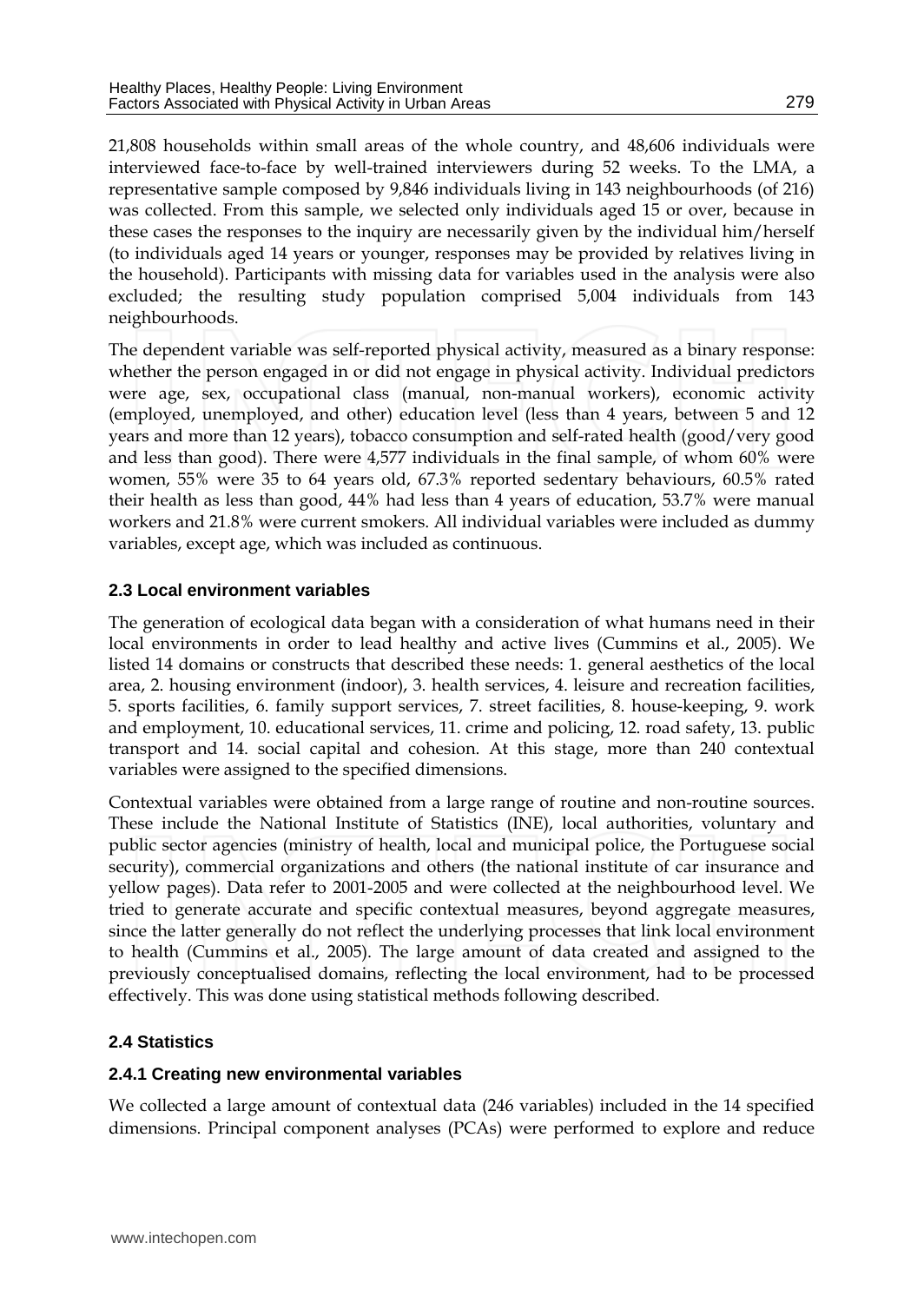these data without losing information. All components (or factors) were rotated using varimax rotation to maximise factor loadings. Throughout the procedure, variables with low loadings onto components were discarded from the construct. Our aim was to create a single, strong component in each construct; components were rejected when considered irrelevant using Kaiser's criterion (dropping all those with eigenvalues less than 1.0) (Cummins et al., 2005; Nogueira, 2009). However, some domains revealed a bi-dimensional structure, which resulted in 19 extracted factors composed by 82 variables. These 19 factors, or components, were taken as local environment indicators.

The next step was to evaluate the internal consistency of the extracted factors and their ability to measure the latent contextual domains. Reliability was measured by standardised Alpha Scores, which ranged from 0.51 to 0.98. These high values show that variables within each factor are strongly related, giving us confidence about the factors consistency. Moreover, correlations between the extracted factors were generally low, suggesting single and unambiguous factors, with the ability to reliably capture something unique about the local environment. Statistical analysis was performed using SPSS 17.0.

## **2.4.2 Linking the neighbourhood environment to physical activity**

To examine the relationship between physical activity and individual and contextual attributes, we used the binary logistic regression model. We started with a simple model, considering individual factors as independent variables. In this model, we selected the variables with a conventional significance of  $p \le 0.05$ . In a second stage, we extended the model by entering ecological variables when they were significant ( $p \le 0.05$ ). The final model was adjusted for all of the individual variables, and adjusted odds ratios (ORs) for environmental predictors were calculated. The level of statistical significance was set at 0.05, and statistical analysis was performed using SPSS 17.0.

# **3. Results**

The prevalence of sedentary behaviour in our sample was 67.3%. This percentage was 89% among women and 31.5% among men. Table 1 shows the results from the binary logistic model predicting the likelihood of engaging in physical activity.

In our model, gender showed the biggest influence on physical activity, with women showing less physical activity than men (51% less likely). Age was also found to have a detrimental effect; the odds of individuals reporting engagement in physical activity decreased by 15% with each additional 10 years in age. Individuals with lower levels of education were 24% less likely to be active, while having 13 or more years of education showed a beneficial effect, increasing by 40% the odds of active behaviour. Being in an occupation with manual labour also played a part, decreasing the odds of active behaviour by 31%. Being employed had a negative effect, decreasing the odds of being physically active by 26%. With regard to other health-related behaviours, smoking had a detrimental effect, with the odds of smokers being active decreasing by 24%. Health status, assessed through self-rated health, also had an influence on likelihood of physical activity, and individuals who rated their health as good or very good were 49% more likely to report active behaviour.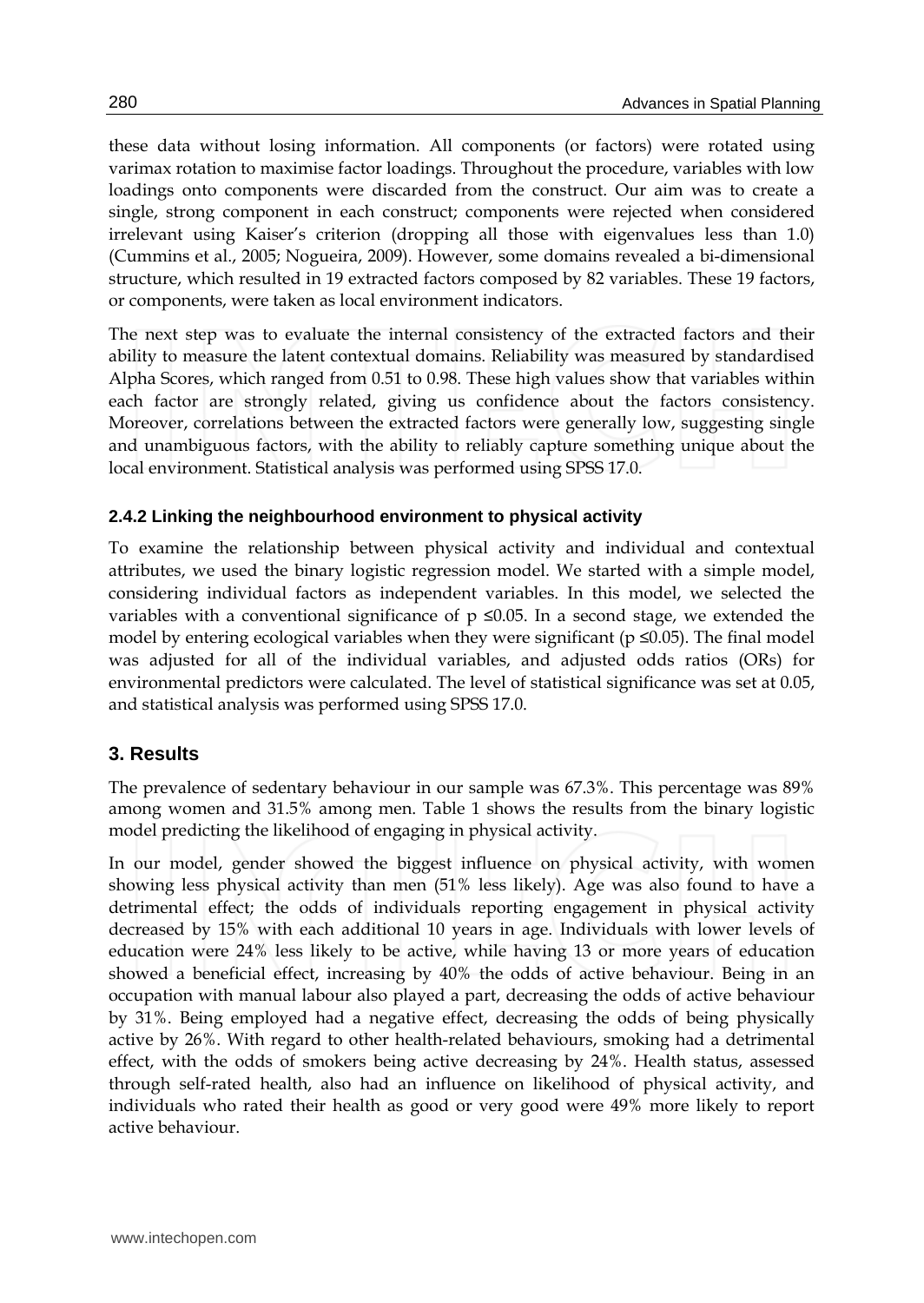| <b>Variables</b>                                     | Coefficient | <b>Adjusted Odd Ratios</b> |
|------------------------------------------------------|-------------|----------------------------|
| Sex (female vs. male)                                | $-0.71$     | $0.49**$                   |
| Age (in 10-year increments)                          | $-0.016$    | $0.85**$                   |
| Occupation (manual worker vs. non-<br>manual)        | $-0.374$    | $0.69**$                   |
| Education (< 4 yrs $vs.$ 5-12 yrs)                   | $-0.277$    | $0.76*$                    |
| Education $(13 + yrs vs. 5-12 yrs)$                  | 0.335       | $1.40**$                   |
| Health status (good/very good vs.<br>less than good) | 0.402       | $1.49**$                   |
| Economic activity (employed vs.<br>unemployed)       | $-0.299$    | $0.69**$                   |
| Tobacco (smoker <i>vs.</i> non-smoker)               | $-0.273$    | $0.76**$                   |
| Public transport (less accessibility)                | $-0.167$    | $0.85**$                   |
| Safety (more crime)                                  | $-0.124$    | $0.88*$                    |
| Health services (more availability)                  | 0.371       | $1.45**$                   |
| General aesthetics (worse quality)                   | $-0.155$    | $0.86*$                    |
| Social relations (few interactions)                  | $-0.23$     | $0.79**$                   |

 $*_p$  <0.05; \*\* p<0.001

Table. 1. Coefficients, odd ratios and significance levels from a multiple binary logistic regression model predicting active behaviours in the LMA.

As for neighbourhood conditions, after controlling for all of the individual variables presented in table 1, a significant association was found between physical activity and public transport accessibility, neighbourhood safety, availability of health services, general aesthetics of living local area and level of social interactions. Considering variations of one standard deviation, we concluded that individuals living in areas with lower levels of public transport accessibility were 15% less likely to report an active behaviour. Those living in unsafe areas, with high levels of crime, were 12% less likely to practice physical activity. Living in areas with greater availability of health services increase the odds of being active by 45%. A positive association between general aesthetics of the residential area and physical activity was also confirmed, with the odds of being active decreasing by 14% in areas that are considered unpleasant. Social relations showed a similar influence. Individuals living in areas in which social interactions are scare were 21% less likely to report active behaviour.

# **4. Discussion**

This research presents several important findings that contribute to our understanding of physical activity behaviour. Variations in levels of physical activity arise from individual characteristics such as gender, age, socioeconomic, health-related behaviours (such as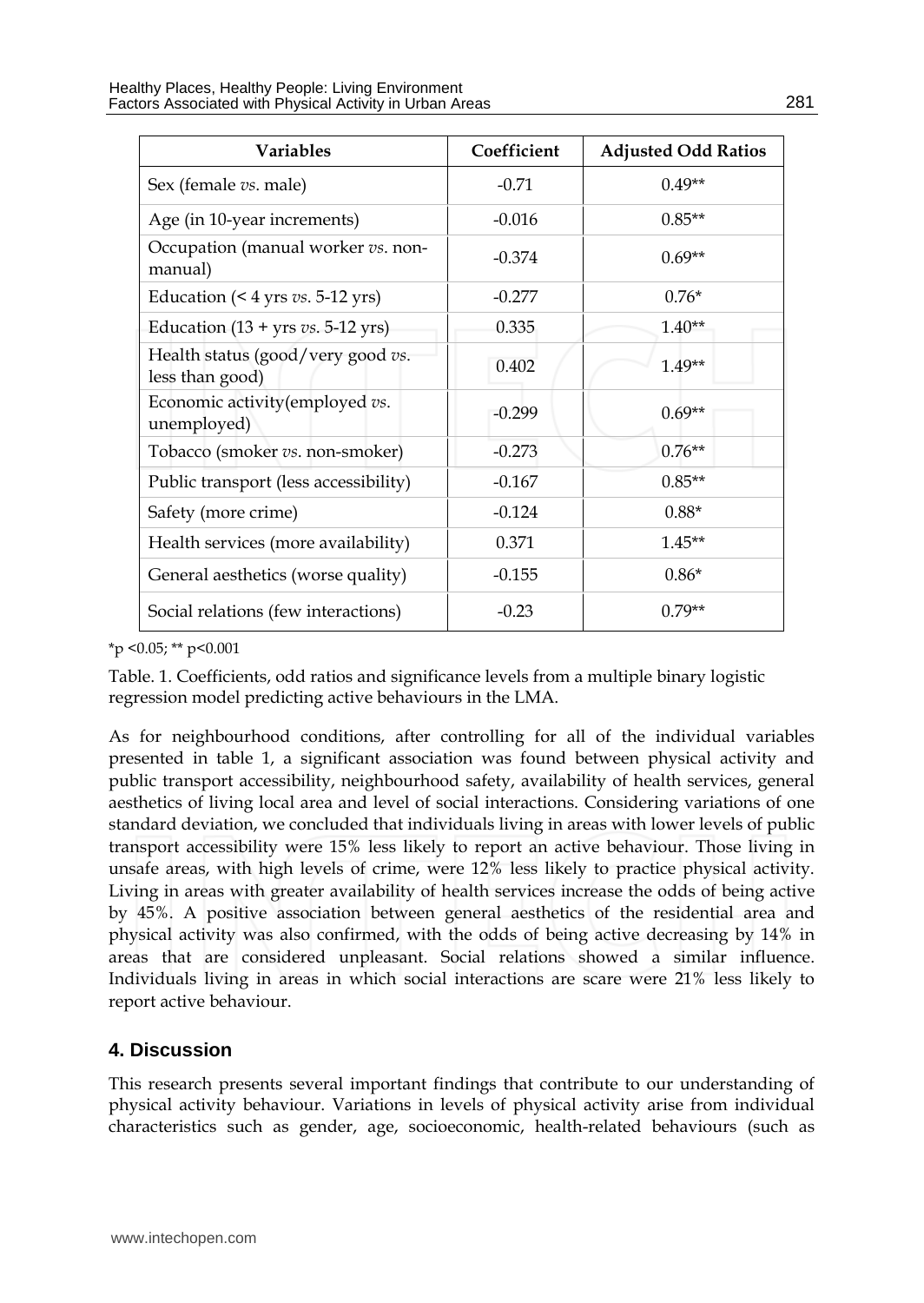smoking) and health status. However, location also plays a role in active living, and our results show that built and social environments are key focal points. The LMA is a rapidly growing region with a diverse population, in which the creation of environments conducive to physical activity depend upon adequate public transport systems, mixed land-use patterns, convenient social environments (safe places with social interactions that provide opportunities to be active) and neighbourhood aesthetics.

In terms of the physical environment, our results from Lisbon, which highlight the availability of health services, general aesthetics and accessibility of public transport as determinants of physical activity, are consistent with previous research. Mixed land-use – e.g., provision of and access to local public services and facilities – and attractive scenery have been found to be associated with higher physical activity levels (Frank et al., 2006; Stafford et al., 2007). Areas with higher diversity and population density, often involving designs that incorporate connected streets, sidewalks and bicycle paths, have been found to be more walkable (Doyle et al., 2006). Authors have also suggested the importance of commuting by public transportation, and of walking or cycling to and from public transport, in helping people to attain recommended levels of daily physical activity (Besser & Dannenberg, 2005; Zheng, 2008). Results in the LMA showed that making public transport accessible and providing more opportunities for active travel may promote and help people maintain active lifestyles. Physical neighbourhood features that can promote active behaviour typically have been summarised by the expression "walkable neighbourhood", which is defined as an area that combines several features: density, land use, street connectivity, transportation, attractiveness and general aesthetics (Calthorpe & Fulton 2001; Jochelson, 2004; Doyle et al., 2006; Frank et al., 2006; Stafford et al., 2007).

Our model also highlighted social and psychosocial factors, corroborating earlier results. Violence, social disorder and the feeling of fear inhibit social interactions and lead people to limit their outdoor physical activity (Parkes and Kearns, 2006). Poortinga (2006) found positive associations between social support, social capital and higher levels of physical activity, and Cohen et al. (2006) suggested a positive effect of social cohesion among neighbours in various positive health behaviours, including physical activity. Van Lenthe et al. (2005) stressed the role of neighbourhood attractiveness and safety in encouraging physical activity. In the LMA, people living in disadvantageous social environments in which violence is prevalent likely decrease their level of social interaction, consequently decreasing their level of social capital and social cohesion. As a result, social isolation, insecurity, anxiety, stress, depression and hopelessness increase, which may decrease individuals' willing to engage in physical activity (Wilkinson, 1999).

#### **4.1 Study weakness**

A major limitation of this study is the cross-sectional nature of the data which prevents an exploration into causal relationships. Just because an association was observed, it does not mean causation; we can only argue that these results show a jointed variation of physical activity and some, specific, neighbourhood features. Another limitation is that other important covariates, not considered in our model, may explain the associations. For example, body mass index may be an important determinant of physical activity. It is also important to note that physical activity was self-reported, thus subject to bias.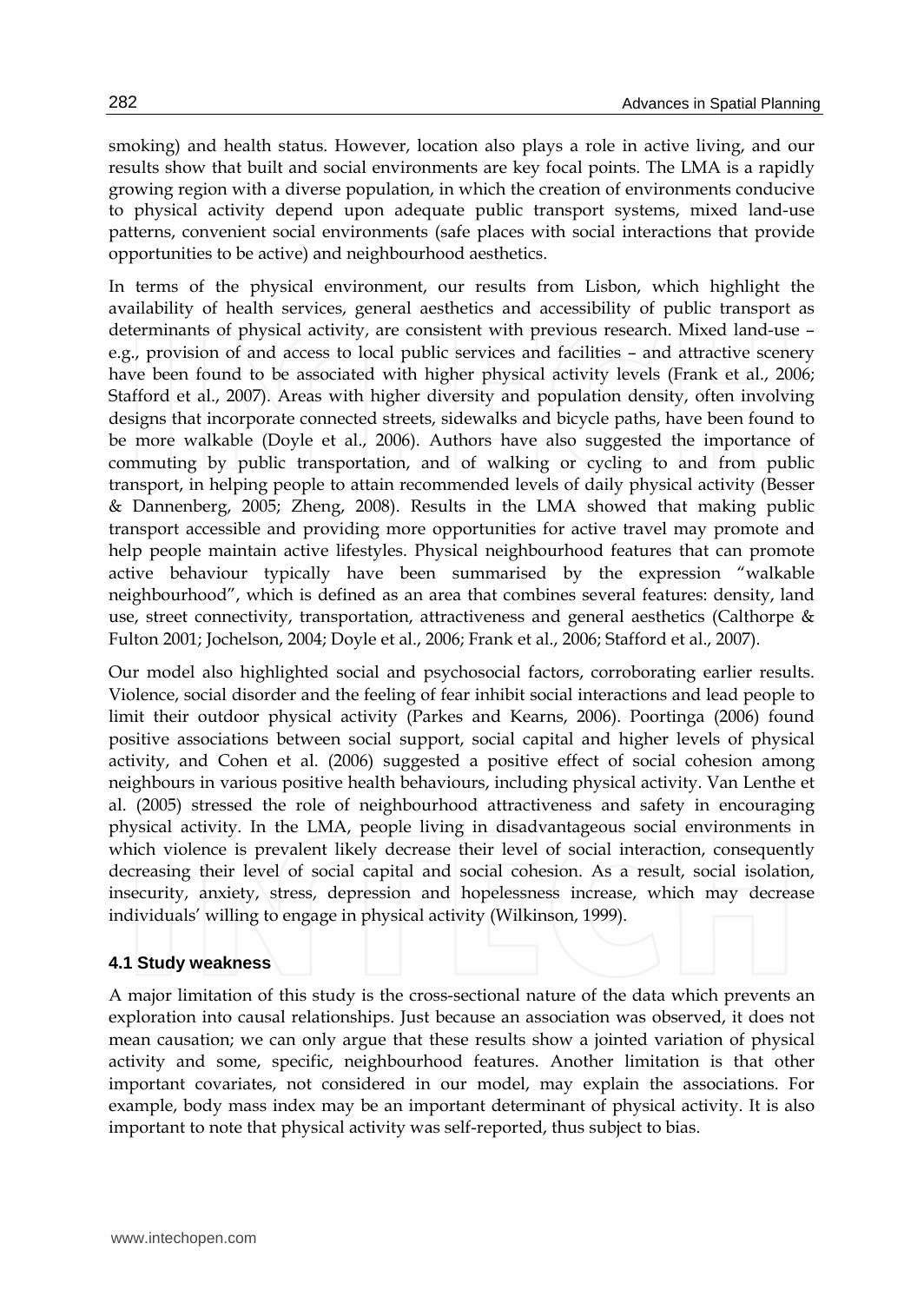# **5. Conclusion**

Individuals living in neighbourhoods that are socially and physically disadvantageous are at increased risk of engaging in sedentary behaviour. Local environmental features contribute to the growing rates of physical inactivity and obesity among people living in the LMA. Creating a high-quality developed environment that is walkable, safe and supportive of social interaction would increase opportunities for physical activity and improve the health of all inhabitants. But how do we accomplish this goal?

As empirical evidence on active living environments accumulates, there should be more efforts to translate research into practice. Considering the growing levels of inactivity and obesity of modern societies, and in light of the multiple, diverse features required for an environment that can promote active living, we propose the creation of an interdisciplinary team that can work toward better places and better health: a Task Force for Active Living Environments. The work of the task force would be rooted in empirical evidence. Policymakers, urban planners, transportations engineers and public health workers would cooperate in order to improve the quality of the local area – its safety, urban design, land use, public transport, social organisation and general aesthetics – and ensure that it provides opportunities for physical activity. Planning that promotes and supports behavioural change is only possible through cooperation from all sectors involved in helping activeliving environments to emerge.

Finally, we can suggest a variation on our initial approach. If improvements to the local environment can increase physical activity, increased physical activity can also improve the local environment. Active people change their neighbourhoods by creating more cohesive communities, strengthening social bonds and increasing social control - in short, shaping safer and more pleasant areas. In this sense, *walkability* is more than just a form of community. It is a way of life, one that is healthier, more ecologically sound and more neighbourhood-friendly.

# **6. References**

- ACPHHS (2005). *The Integrated Pan-Canadian Healthy Living Strategy*, Advisory Committee on Population Health and Health Security, ISBN 0-662-69384-1, Canada.
- ACS (2008). Plano Nacional de Saúde: Indicadores e Metas do PNS. In: *Ministério da Saúde Alto Comissariado da Saúde*, 3.01.2008, Available from http://www.acs.minsaude.pt/pns/.
- Besser, L. & Dannenberg, A. (2005). Walking to Public Transit Steps to Help Meet Physical Activity Recommendations. *American Journal of Preventive Medicine*, Vol. 29, No 4, pp. 273-280.
- Burdette A. & Hill, T. (2008). An examination of processes linking perceived neighborhood disorder and obesity. *Social Science & Medicine*, Vol. 67, pp. 38-46.
- Calthorpe, P. & Fulton, W. (2001). *The regional City. Planning for the End of Sprawl*, Island Press, Washington.
- Catlin, T.; Simoes, E., & Brownson, R. (2003). Environmental and policy factors associated with overweight among adults in Missouri. *American Journal of Health Promotion,* Vol. 17, No. 4, pp. 249–258.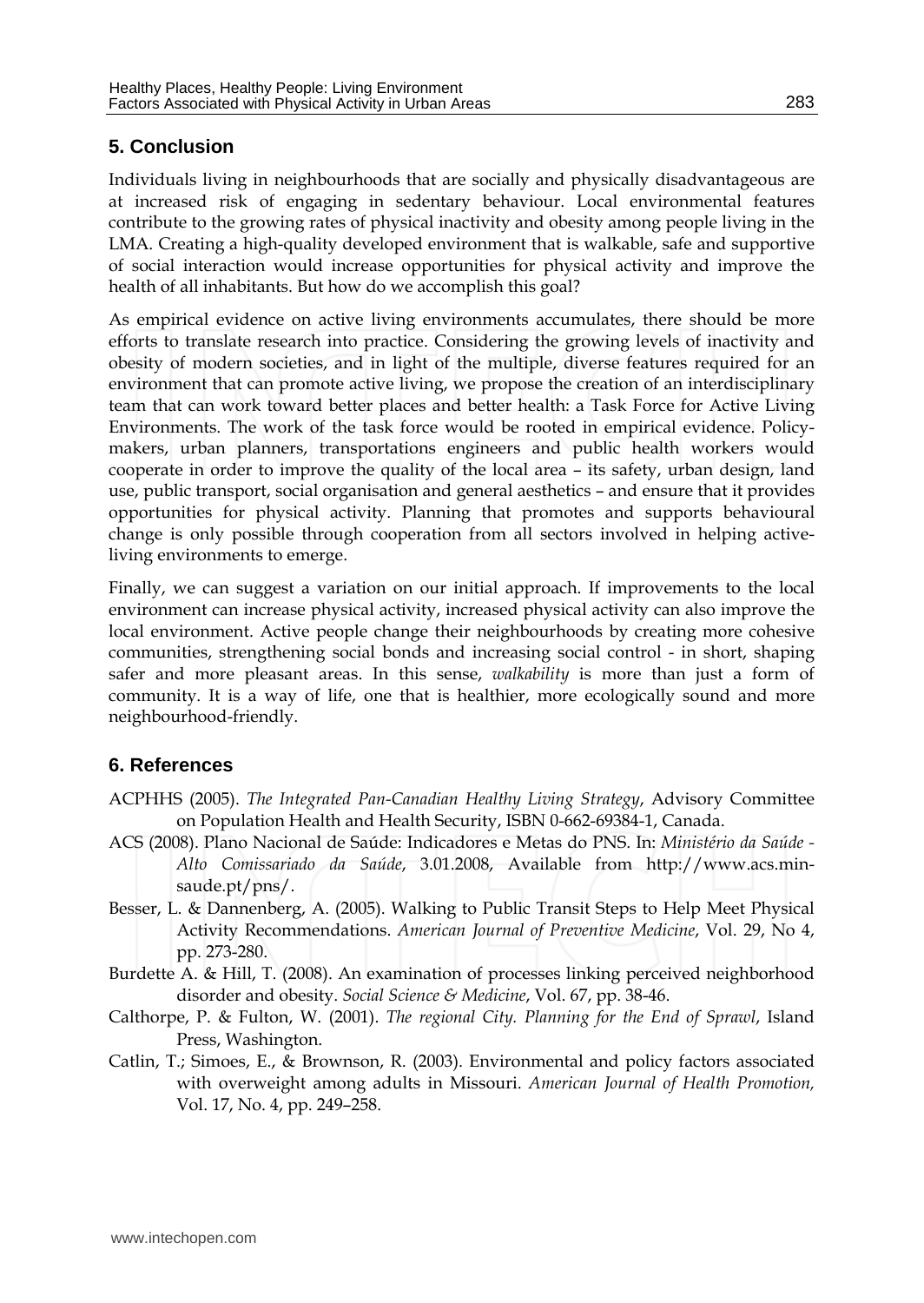- Cerin, E.; Leslie, E.; du Toit, L.; Owen, N. & Frank LD. (2007). Destinations that matter: associations with walking for transport. *Health & Place*, Vol. 13, No. 3, pp. 713-724.
- Cohen, D.; Finch, B.; Bower, A., & Sastry, N. (2006). Collective efficacy and obesity: The potential influence of social factors on health. *Social Science & Medicine*, Vol. 62, No. 3, pp. 769–778.
- Cummins, S.; Macintyre, S.; Davidson, S. & Ellaway, A. (2005). Measuring neighbourhood social and material context: generation and interpretation of ecological data from routine and non-routine sources. *Health & Place,* Vol. 11, No. 3, pp. 249-260.
- Demarest S.; Cox B., Van Oyen H. (2007), *Socio economic inequalities in leisure time physical activity: results of the EUROTHINE project*. Scientific Institute of Public Health, Belgium, Brussels.
- Doyle, S.; Kelly-Schawartz, A.; Scholossberg, M. & Stockard, J. (2006). Active community environments and health: the relationship of walkable and safe communities to individual health. Journal of the American Planning Association, Vol. I, pp. 19-31.
- Finucane, M; Stevens, G.; Cowan, M.; Danaei, F.; Lin, J.; Paciorek, C.; Singh, G.; Gutierrez, H.; Lu, Y.; Bahalim, A.; Farzadfar, F.; Riley, L. & Ezzati, M. (2011). National, regional, and global trends in body-mass index since 1980: systematic analysis of health examination surveys and epidemiological studies with 960 country-years and 9.1 million participants. *Lancet*, Vol. 377, pp. 557-567.
- Frank, L.; Andresen, M.; & Schmid, T. (2004). Obesity relationships with community design, physical activity, and time spend in cars. *American Journal of Preventive Medicine*, Vol. 27, No. 2, pp. 87-96.
- Frank, L.; Kerr, J., Chapman, J. & Sallis, J.(2007). Urban form relationships with walk trip frequency and distance among youth. *American Journal of Health Promotion,* Vol. 21, No. 4, pp. 305–311.
- Frank, L.; Sallis, J.; Conway, T.; Chapman, J.; Saelens, B. & Bachman, W. (2006). Many pathways from land use of health: associations between neighbourhood walkability and active transportation, body mass index, and air quality. *Journal of the American Planning Association, Vol. I*, pp. 75-87.
- Giles-Corti, B., & Donovan, R. (2003). Relative influences of individual, social environmental, and physical environmental correlates of walking. *American Journal of Public Health*, Vol. 93, pp. 1583-1589.
- Jen, M.; Jones, K. & Johnston, R. (2009). Compositional and contextual approaches to the study of health behaviour and outcomes: Using multi-level modeling to evaluate Wilkinson's income inequalities hypothesis. *Health & Place, Vol*. 15, pp. 198-203.
- Jochelson, K. (2004). The Public Health Impact of Cities & Urban Planning. Report. London Development Agency: King's Fund, London.
- Kamphius, A.; Van Lenthe, F.; Giskes, K.; Brug, J. & Mackenbach, J. ( 2007). Perceived environmental determinants of physical activity and fruit and vegetable consumption among high and low socioeconomic groups in the Netherlands. *Health & Place*, Vol. 13, pp. 493-503.
- Kim, D.; Subramanian, S.; Gortmaker, S. & Kawachi, I. (2006). US State-and county- level social capital in relation to obesity and physical inactivity: a multilevel, multivariable analysis. *Social Science & Medicine,* Vol. *63*, pp. 1045-1059.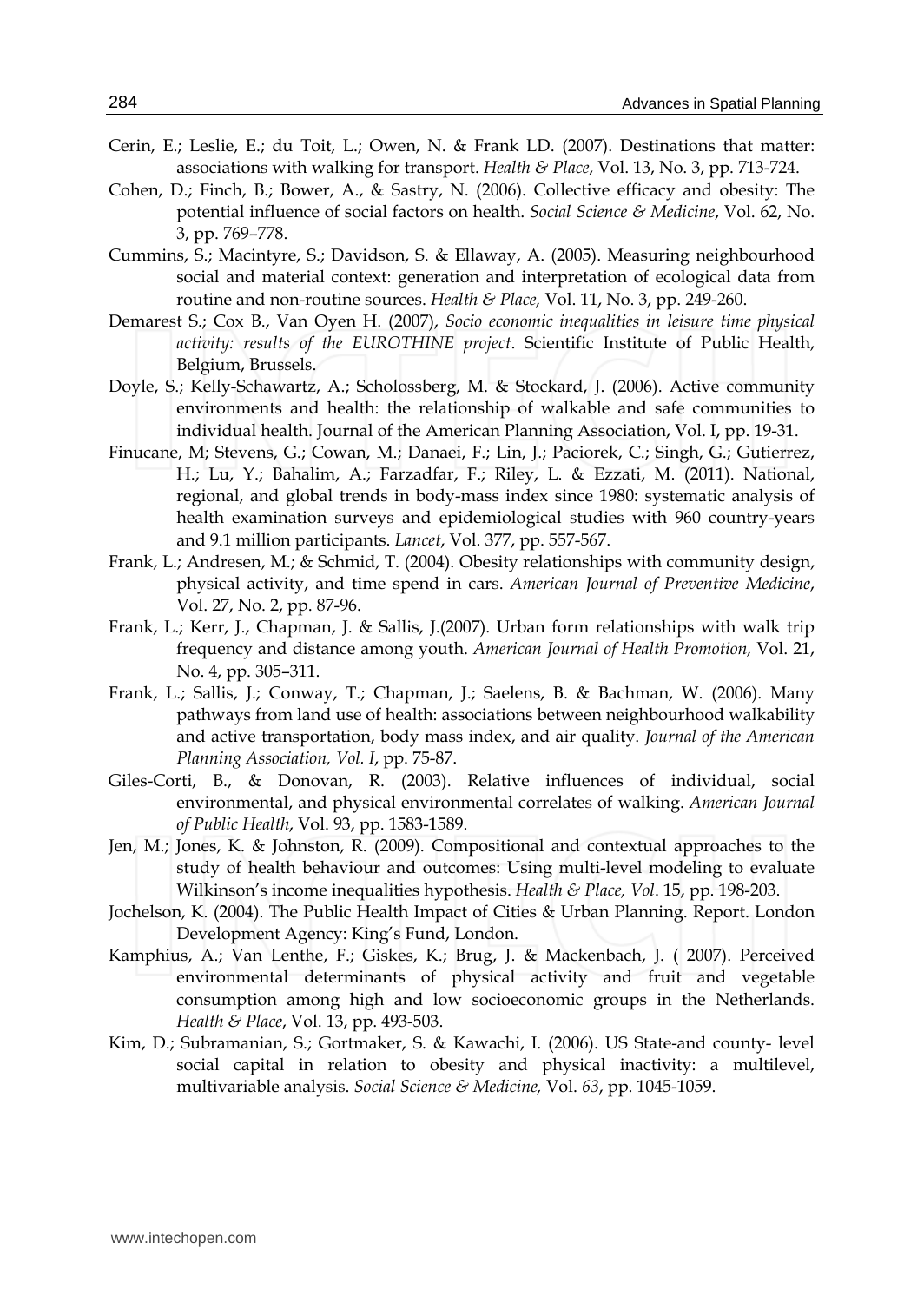- Leslie, E.; Coffee, N.; Frank, L.; Owen, N.; Bauman, A. & Hugo, G. (2007). Walkability of local communities: using geographical information systems to objectively assess relevant environmental attributes. *Health & Place,* Vol. 13, pp. 111-122.
- Maddison, R.; Hoorn, S.; Jiang, Y.; Mhurchu, C.; Exeter, D.; Dorey, E.; Bullen, C.; Utter, J.; Scaaf, D. & Turley, M. (2009). The environment and physical activity: The influence of psychosocial, perceived and built environment factors. International *Journal of Behavioral Nutrition and Physical Activity*, Vol. 6, No. 19, doi: 1186/1479- 5868-6-19.
- McNeill, L.; Kreuter, M. & Subramanian, S. (2006). Social environment and physical activity: a review of concepts and evidence. *Social Science & Medicine*, Vol. 63, pp. 1011-1022.
- Mladovsky, P.; Allin, S.; Masseria, C.; Hernández-Quevedo, C.; McDaid, D.; Mossialos, E. (2009), Health in the European Union. Trends and analysis. European Observatory on Health Systems and Policies, WHO Regional Office for Europe, Copenhagen.
- Nogueira, H. (2007). Os Lugares e a saúde. Uma abordagem da Geografia às variações em saúde na Área Metropolinada de Lisboa. Ph.D. Unpublished Thesis, University of Coimbra, Coimbra.
- Nogueira, H. (2009). Healthy communities: the challenge of social capital in the Lisbon Metropolitan Area. *Health & Place*, Vol. 15, pp. 133–139.
- Nusselder, W.; Looman, C.; Franco, O.; Peeters, A.; Slingerlan, A. & Mackenbach, J. (2008). The relation between non-occupational physical activity and years lived with and without disability. *Journal of Epidemiology and Community Health*, Vol. 62, No. 9, pp. 823-828.
- Padez, C.; Fernandes, T.; Mourão, I.; Moreira, P. & Rosado, V. (2004). Prevalence of overweight and obesity in 7-9-year-old Portuguese children: Trends in body mass index from 1970-2002. *American Journal of Human Biology*, Vol. 16, pp. 670-678.
- Parkes, A. & Kearns, A. (2006). The multi-dimensional neighbourhood and health: a crosssectional analysis of the Scottish Housing Survey, 2001. *Health & Place*, Vol. 12, No. 1, pp. 1-18.
- Poortinga, W. (2006). Perceptions of the Environment, Physical Activity, and Obesity. *Social Science & Medicine,* Vol. 63, pp. 2835-2846.
- Stafford, M.; Cummins, S.; Ellaway, A.; Sacker, A.; Wiggins, R. D. & Macintyre, S. (2007). Pathways to obesity: identifying local, modifiable determinants of physical activity and diet. *Social Science & Medicine*, Vol. *65,* pp. 1882-1897.
- Van Lenthe, F.; Brug, J. & Mackenbach, J. (2005). Neighborhood inequalities in physical inactivity: the role of neighborhood attractiveness, proximity to local facilities and safety in the Netherlands. *Social Science & Medicine*, Vol. 60, pp. 763-775.
- WHO (2002). *World Health Report, Reducing risks, promoting healthy life*. World Health Organization, Geneva.
- WHO Regional Office for Europe (2007). *The challenge of obesity in the WHO European Region and the strategies for response*, WHO Regional Office for Europe, ISBN 978-92-890- 1388-8, Copenhagen.
- Wilkinson R (1999). Putting the picture together: Prosperity, redistribution, health and welfare, In: *Social determinants of health*, M. Marmot & Wilkinson RG (eds), pp. 256- 274, Oxford University, Oxford.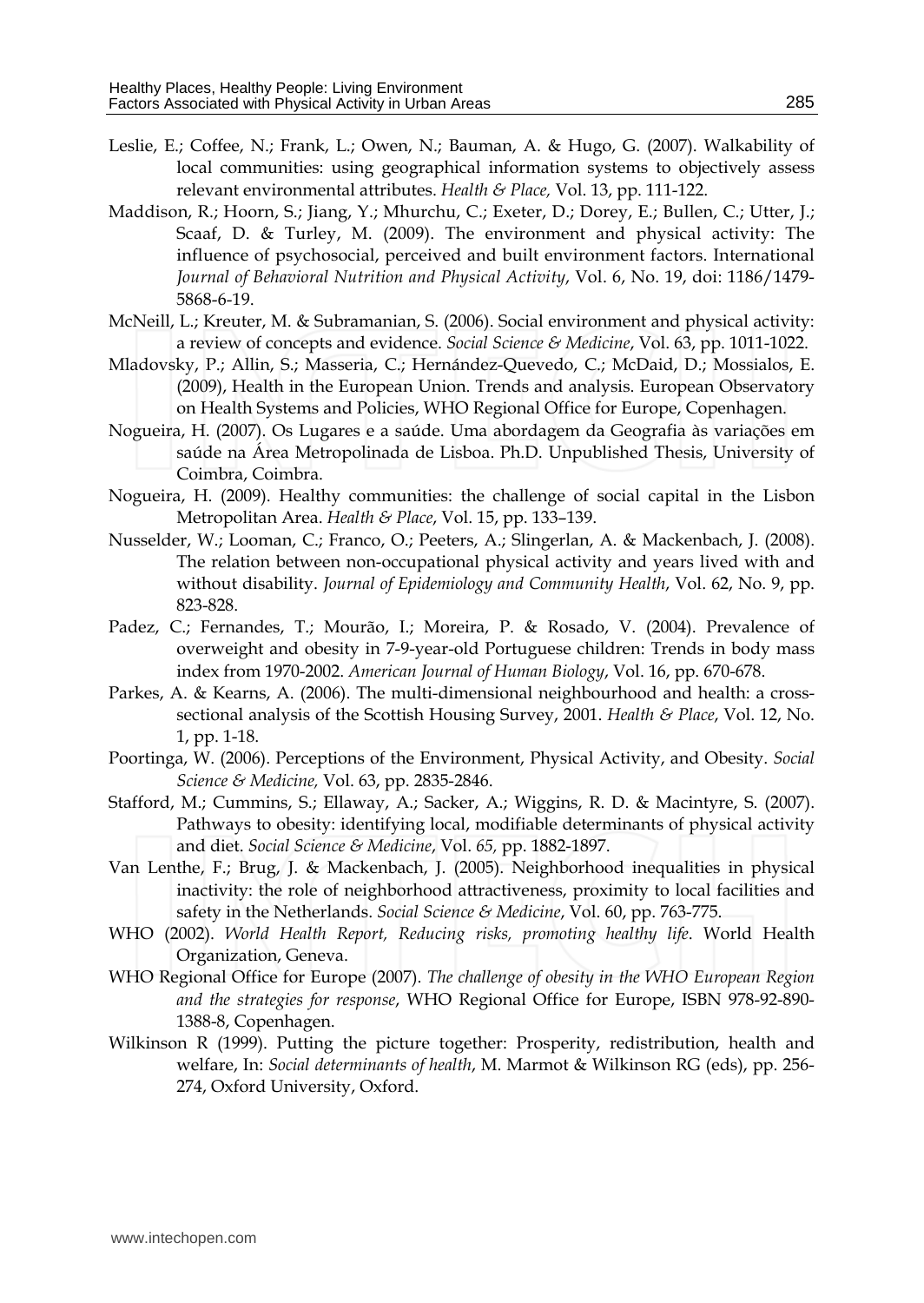Wilkinson R, Marmot M (2003). *Social determinants of health: The solid facts. Second edition*. WHO Regional Office for Europe , Copenhagen.

Zheng, Y. ( 2008). The benefit of public transportation: Physical activity to reduce obesityand ecological footprint. Preventive Medicine, Vol. 46, pp. 4-5.